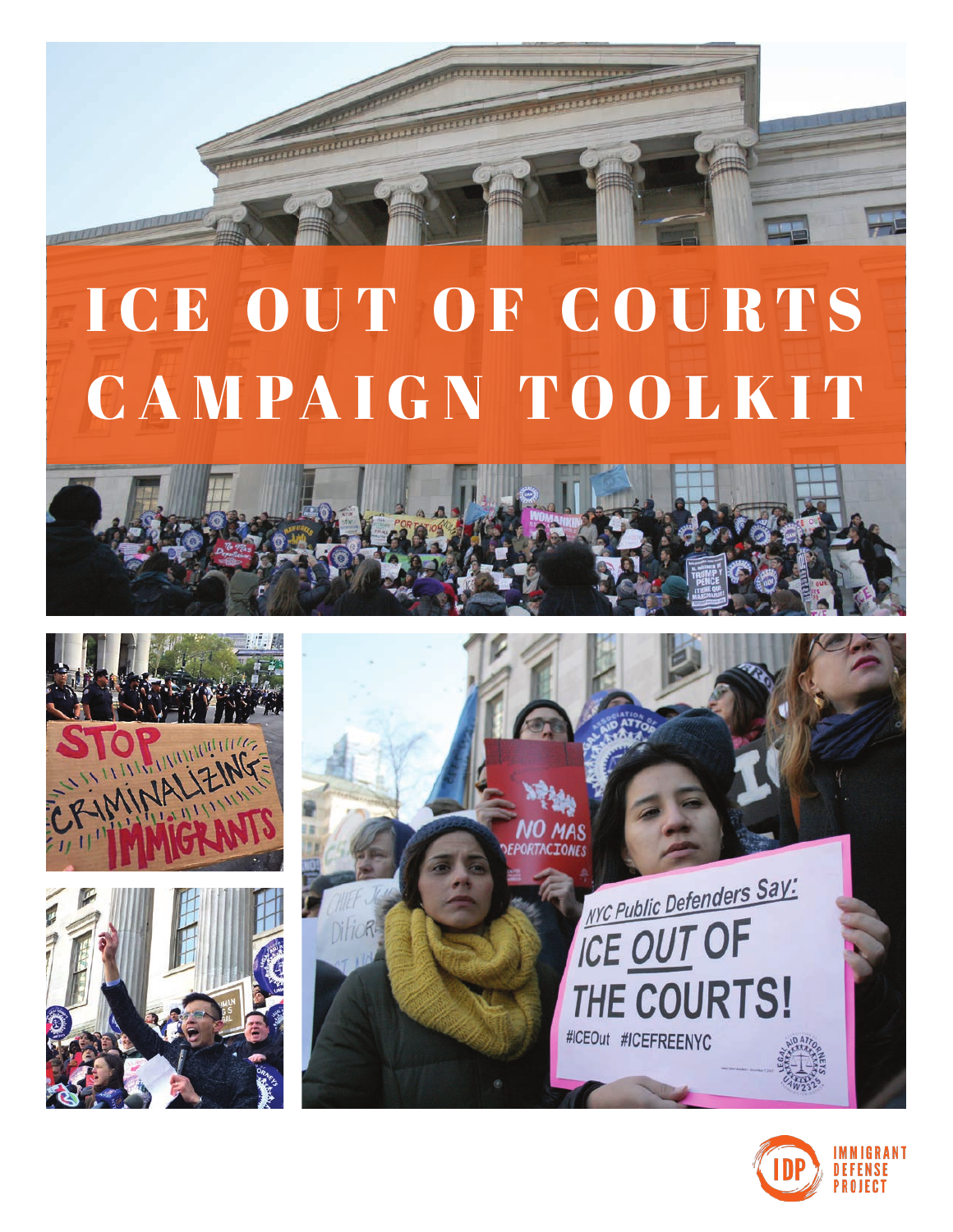#### <span id="page-1-0"></span>**EXECUTIVE SUMMARY**

Soon after the inauguration in January 2017, the Immigrant Defense Project (IDP) started to receive reports of U.S. Immigration and Customs Enforcement (ICE) arrests of those attending court from public defenders, civil legal services providers, family court practitioners, community-based organizations, and anti-violence advocates throughout New York, Washington, Massachusetts, and California. The arrests and raids at state courthouses have escalated--indeed, through an agency memorandum and in public statements, ICE has named courthouses as one of its preferred sites to conduct such arrests. In response, IDP initiated a campaign to help advocates to document the ICE courthouse raids and their impact in their respective states, and to develop state and local legal policy responses. Our work has focused on a statewide campaign in New York, and on working with partners in other states as part of what has become a national movement.

This toolkit presents materials generated by IDP, the ICE Out of Courts Coalition (#ICEOutofCourts), and national partners in waging our campaigns against ICE courthouse raids. It includes legal theories, legislation, judicial rules, and campaign materials as examples on how to build meaningful policy interventions at the state and local level. We also include statements and policies by ICE, state and federal officials, and the New York Office of Court Administration (OCA) developed in response to advocacy on this issue. We hope this information can be a useful guide to campaigns blossoming across the country to end ICE courthouse arrests.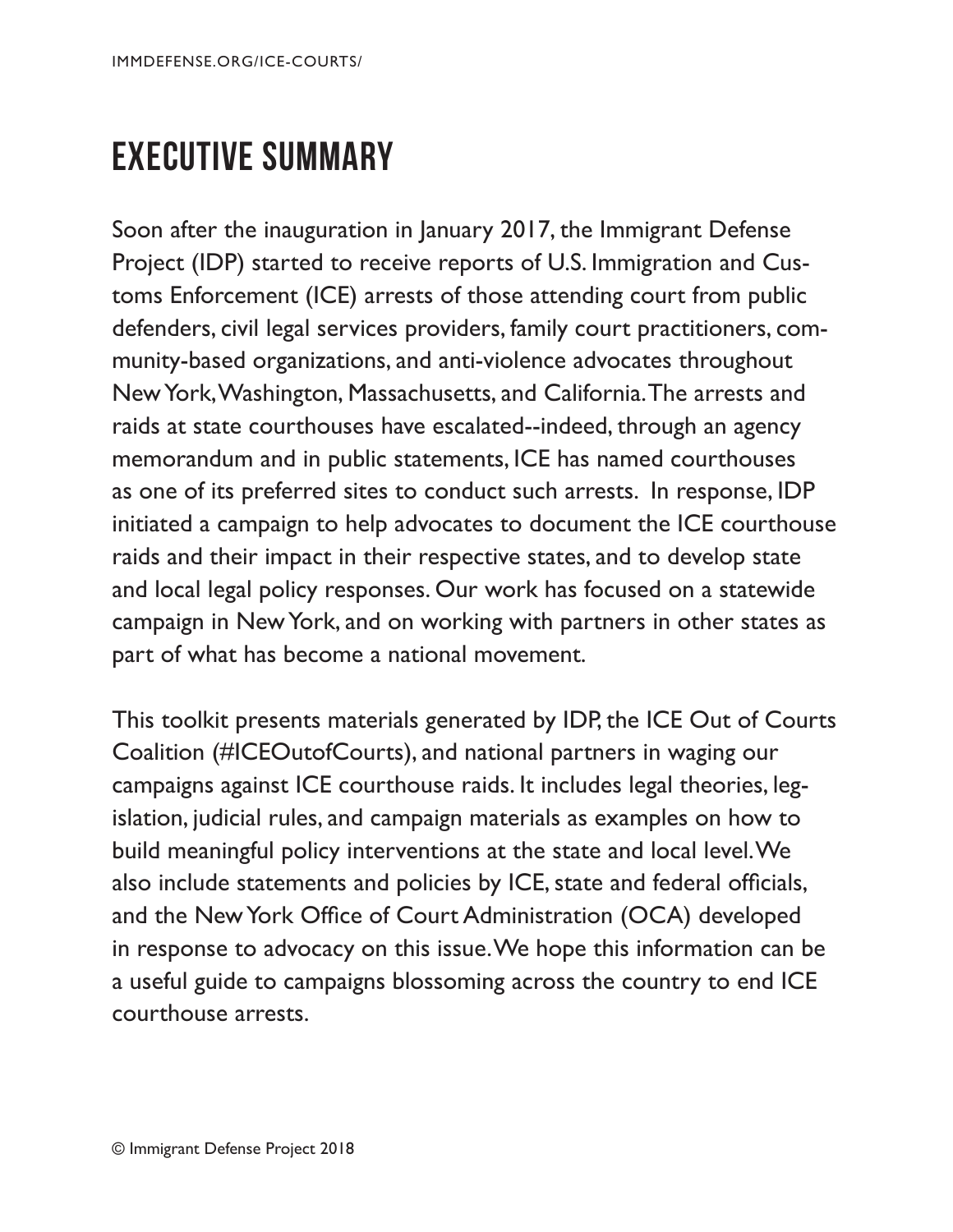## **TABLE OF CONTENTS**

- [Executive Summary](#page-1-0)
- [Introduction and Background](#page-3-0)
- Section [1: Documenting the Problem and Building a Case](#page--1-0)
- Section [2: Researching Local and State Legal Solutions](#page--1-0)
- Section [3: Building a Statewide Campaign](#page--1-0)
- Section 4: Statements from Chief Judges, Governors, Prosecutors, **[Attorneys General, and Bar Associations](#page--1-0)**
- Section [5: ICE Policies and Public Statements](#page--1-0)
- Section 6: Statements and Policies by the New York Office of Court [Administration \(OCA\) in Response to Advocacy Efforts](#page--1-0)
- Section [7: Legal Resources](#page--1-0)
- Section [8: Trainings & Practice Advisories for Those Working with](#page--1-0)  [Immigrants in the Courts](#page--1-0)
- Section [9: Media](#page--1-0)
- [Acknowledgments](#page--1-0)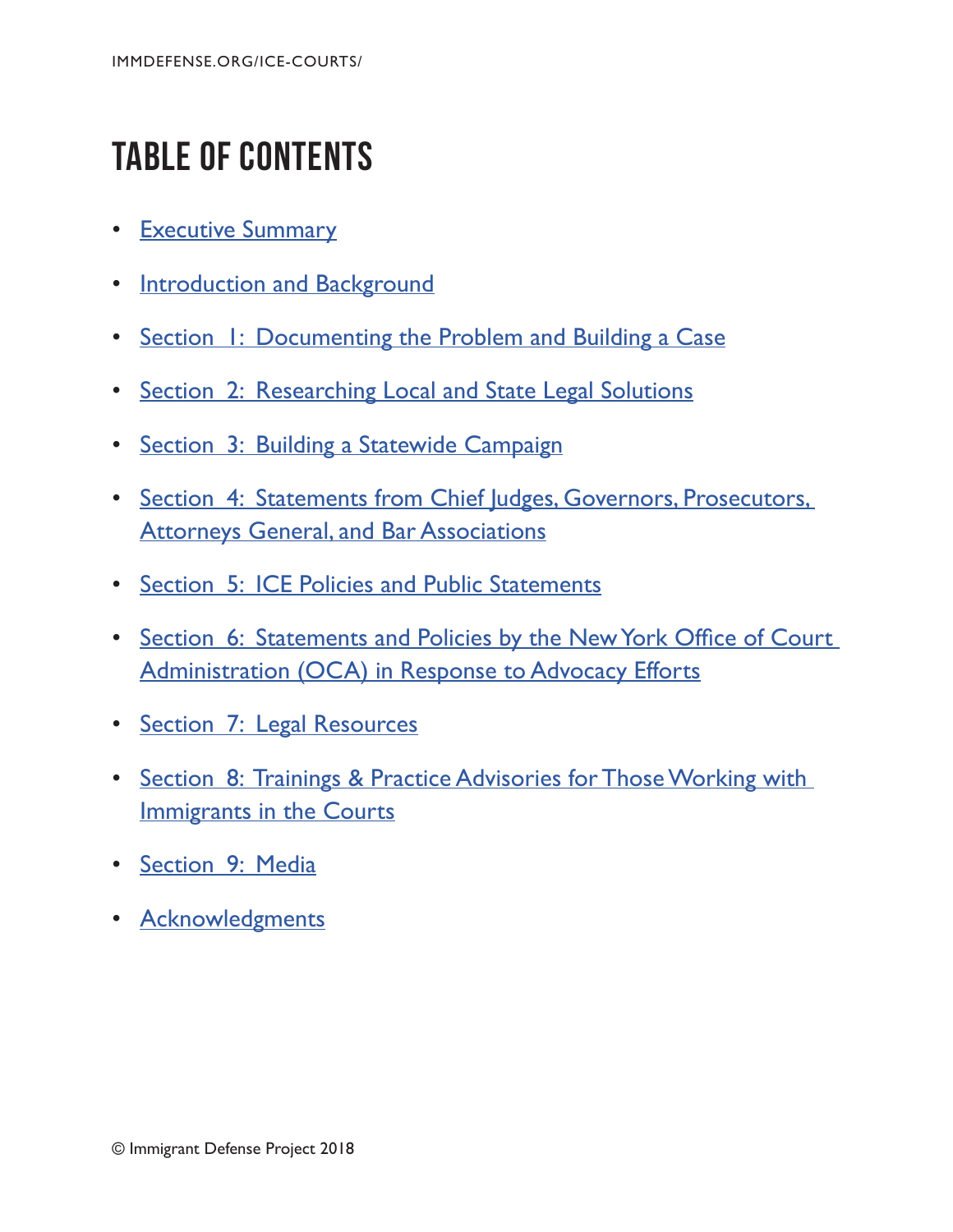#### <span id="page-3-0"></span>**INTRODUCTION AND BACKGROUND**

Five days after the inauguration on January 20, 2017, the Trump adminis-tration laid out its mass deportation agenda in an Executive Order, ["En](https://www.whitehouse.gov/presidential-actions/executive-order-enhancing-public-safety-interior-united-states/)[hancing Public Safety in the Interior of the United States."](https://www.whitehouse.gov/presidential-actions/executive-order-enhancing-public-safety-interior-united-states/) This included an escalation of community arrests and raids, and the targeting of "sanctuary jurisdictions"--those that have policies limiting collusion between local law enforcement ICE.

Almost immediately, this included a tactic of stalking immigrants at their court appearances for arrest, detention, and deportation. Under the Obama Administration, reports of courthouse arrests were far less frequent (in New York, for example, IDP received 11 reports total in all of 2016, in 2017 we received 146 reports). Under Trump, the tactic has become official policy, widely lauded by Administration officials, and announced through public release of an internal memorandum, Directive 11072.1

ICE's use of this tactic escalated quickly, with reports of arrests coming in from New York, Massachusetts, Washington, Oregon, New Jersey, Colorado, New Mexico, Pennsylvania, Maryland, Illinois, Texas, and Ohio from public defenders, legal services providers, anti-violence advocates, immigration lawyers, and family and community members calling our helplines. In New York State, IDP documented a 1200% increase in arrests of those attending court in 2017. The New York legal services community organized quickly and joined with IDP to document these arrests and raids.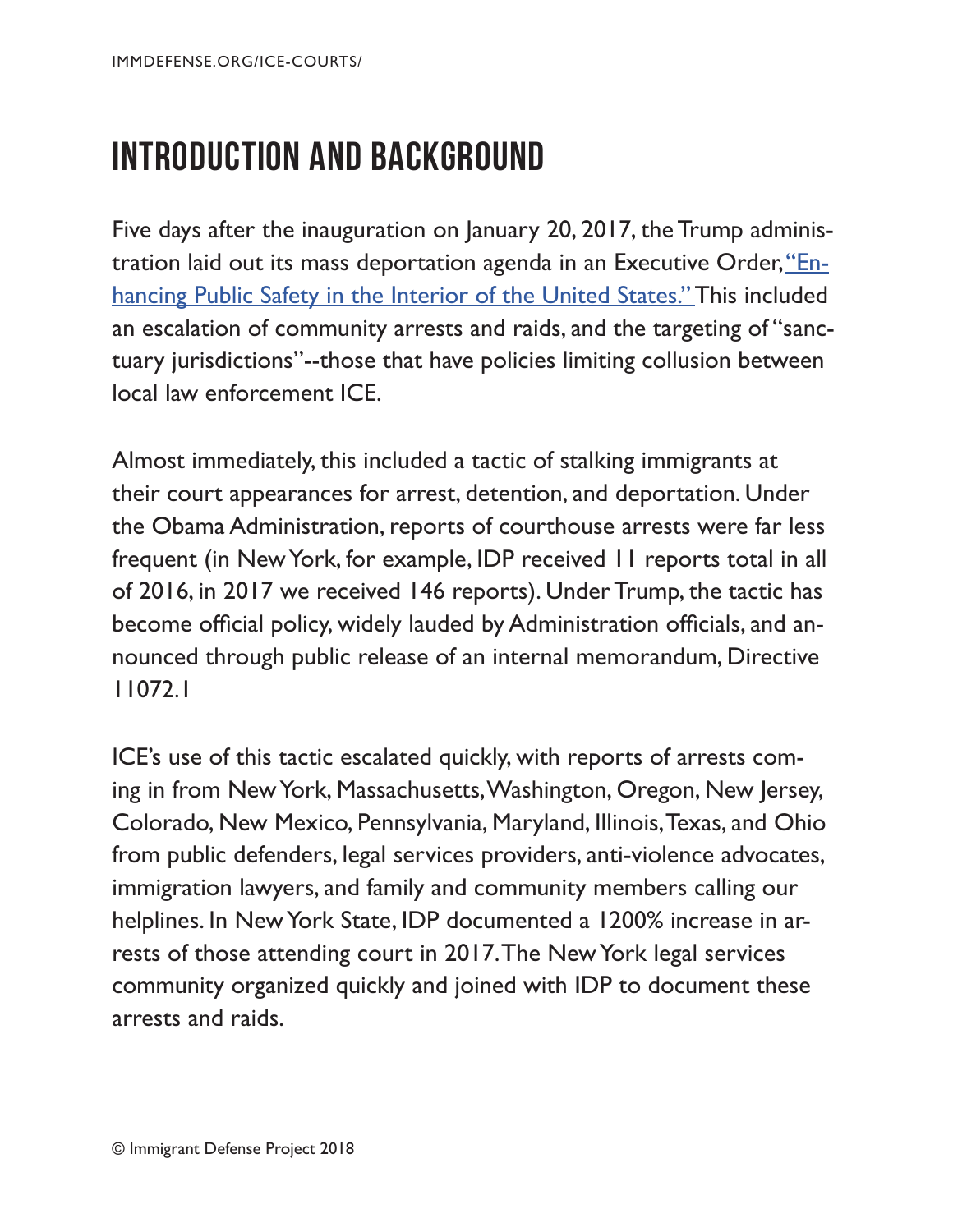ICE has stated publicly on numerous occasions that they see courthouses as an ideal place to target immigrants for arrest, especially in localities that have policies that limit collusion between local law enforcement and ICE. In fact, then Acting ICE Director Thomas Homan testifed that ICE does not regard the courthouse as a "sensitive location" and in fact regards courthouses as "the best place to arrest them." Despite growing concern from elected officials, prosecutors, state Attorneys General and extraordinary public condemnation from the Chief Justices of fve states, ICE has said that it will not consider courthouses to be a "sensitive location" and will continue to arrest people attending court.

With increasing frequency, lawyers and family members report squads of plainclothes federal agents lurking in and around courthouses to intimidate and arrest immigrants attending to court business. ICE targets a wide range of immigrants at courts—including those with pending criminal cases; parents attending a child support hearing; survivors of domestic violence, rape, and trafficking; vulnerable community members, such as those who are mentally ill, homeless, and LGBTQ. ICE continually exhibits extreme disregard for the integrity of the court system. In the face of public outcry, it has doubled down, declaring that no one is off limits in the courts, including victims and witnesses. Increasingly, immigrants are afraid of going to court, of fling petitions seeking protection from the court, or of testifying as witnesses.

In April 2017, IDP and partners launched the **[ICE Out of Courts cam](https://www.immigrantdefenseproject.org/ice-courts-nys/)**[paign](https://www.immigrantdefenseproject.org/ice-courts-nys/) in New York State to stop ICE courthouse arrests. We convened a statewide coalition (the ICE Out of Courts Coalition) of public defenders, family defenders, legal services lawyers, anti-violence advocates, civil rights groups, good governance groups, and community based or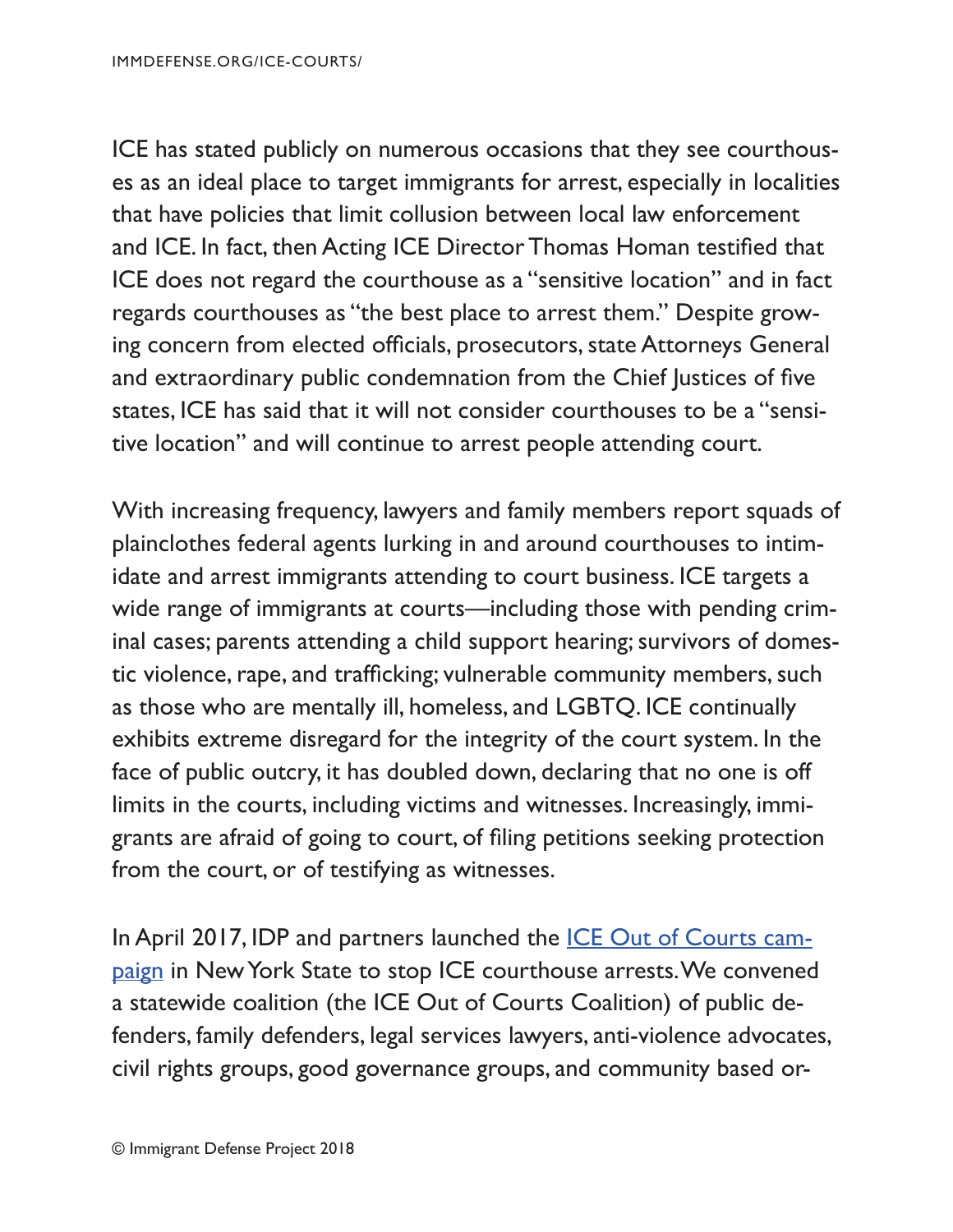ganizations. Our broad-based coalition works to protect the rights of all immigrants attending criminal, family, and civil courts—regardless of whether they are defendants, witnesses, survivors of violence, or family members--to ensure that our advocacy does not feed into criminalizing narratives or privilege the rights of some immigrants over others.

In this toolkit, we share the campaign materials IDP and partners have developed and used to support campaign efforts to end ICE courthouse arrests in New York and in states across the country. In the course of our New York campaign, we have gathered, documented, and published information and data on courthouse arrests; advocated with New York's Chief Judge for promulgation of judicial rules; helped to develop legislation recently introduced into the New York State Assembly and Senate; consulted with policymakers; participated in public hearings, rallies, press conferences, and other political actions; fled amicus briefs in immigration courts; worked with the media; and trained lawyers and judges. In our national work, we have consulted with experts leading campaigns in other states, and include in this toolkit resources that they have produced that could be similarly modifed for other state work.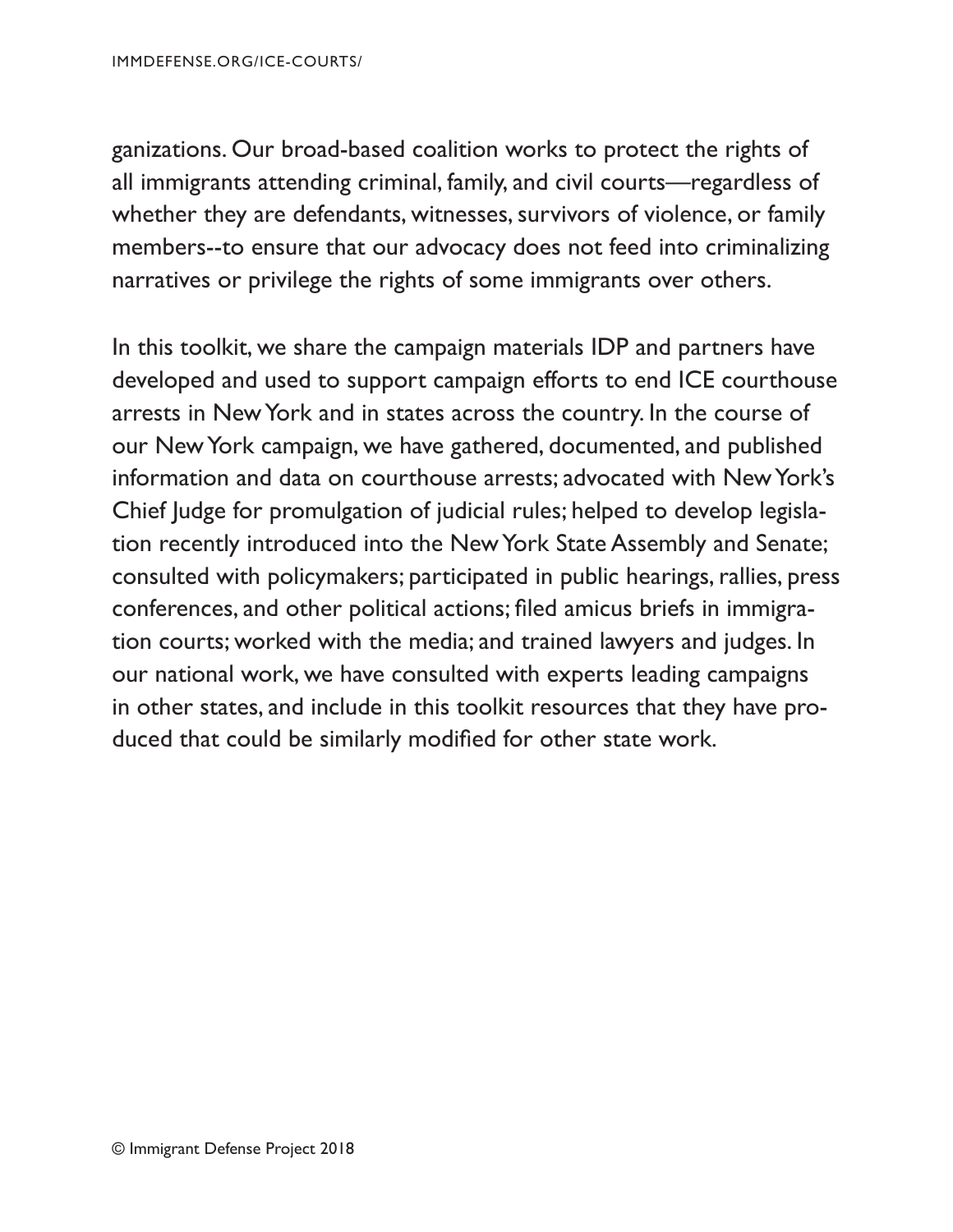#### **WHY CONSIDER AN ICE OUT OF COURTS CAMPAIGN?**

*Expand sanctuary protections in a meaningful way.* States and localities across the country have adopted "sanctuary" policies and laws--those that restrict local and state collusion with federal immigration enforcement, given the threats to due process and other constitutional and human rights protections, and threats to public safety that are created by enmeshing federal immigration enforcement in state services. Courthouses have generally not been regulated in existing state and local sanctuary laws. A successful campaign resulting in legislation or a judicial rule would extend sanctuary policies to a core state civic institution that can be vital to public safety and the provision of due process. For some, it can also be a place where harmful criminalization policies play out, with the added burden of fearing ICE arrest.

*Protect fundamental rights around access to courts.* Nondiscriminatory courthouse access is required by federal and state law. A campaign to get ICE Out of Courts stands up for this fundamental right, and helps to expose that ICE is an agency that routinely violates the law in ways that undermine safety and rights.

*Build power with unlikely allies.* In New York and other states, campaigns have brought together public defenders; anti-violence advocates; civil rights groups; membership organizations; elected officials at the local state, and federal levels; prosecutors and states Attorneys General; judges--all speaking out about the dangers or unlawfulness of courthouse raids. Campaigns have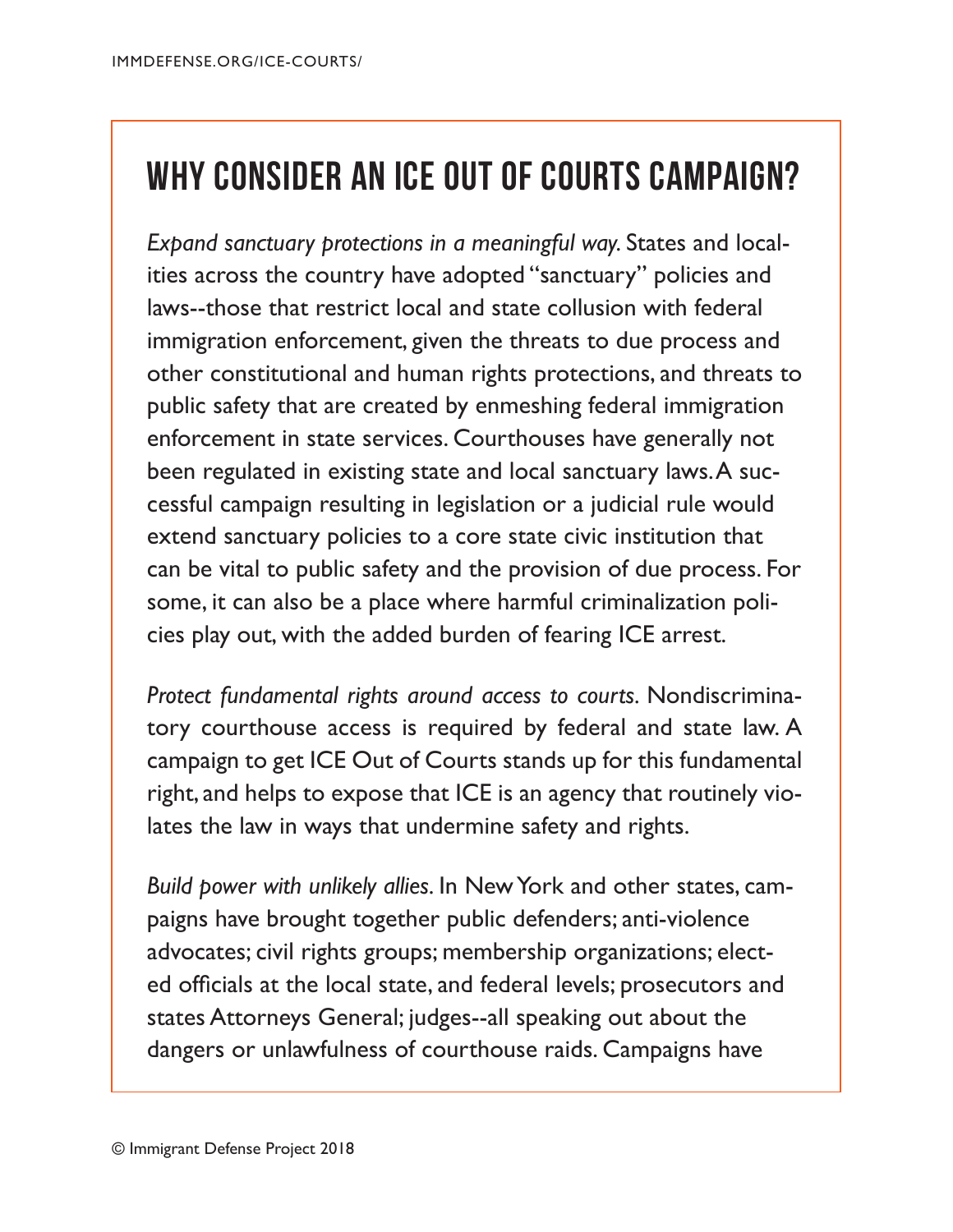shown and allowed for communication about the shared goals and concerns of people working in and participating in the court system. Because of this work, when ICE reaches out to local law enforcement and DAs about working together, these actors may be less interested. Building relationships in this context may also help garner support in other areas of your work - like individual case campaigns or in pursuing other political or legislative goals.

*Cut off one of ICE's preferred tactics, making it more diffcult for Trump, Sessions, and ICE to carry out their mass deportation agenda.*  Sanctuary jurisdictions have already successfully made it more difficult for the Trump administration to carry out mass deportation on the scale it seeks. As they pivot their tactics, so must we. Every chip in the armor helps to defend our communities.

*Feed into campaigns to #abolishICE and #DefundHate.* ICE courthouse arrests are a part of a much larger systemic problem that ICE (and DHS more broadly) acts with abusive impunity in carrying out a mass deportation mandate that violates human rights. The work of a campaign to get ICE out of the courts can achieve meaningful local victories while reinforcing campaigns like #abolishICE and #DefundHate that identify and expose ICE as bad actors and call for broader systemic change.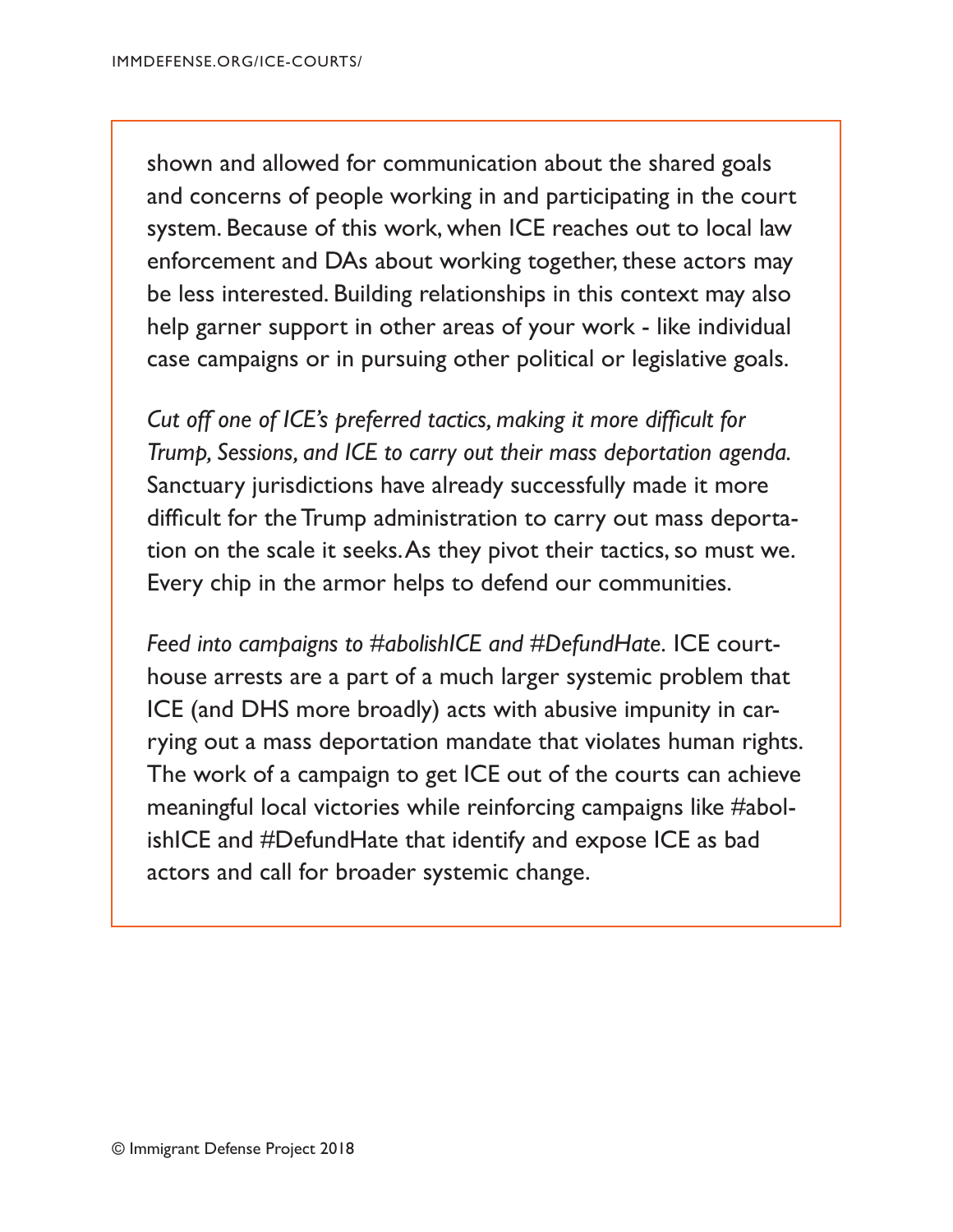### **HOW TO USE THIS TOOLKIT**

Each section of this toolkit contains documents and information regarding a different aspect of a campaign to end courthouse arrests:

- Section 1: *[Documenting the Problem and Building a Case](#page--1-0)*—includes data sets, affdavits, FAQs, stories, survey tools, and infographics
- Section 2: R*[esearching Local and State Legal Solutions](#page--1-0)*—includes sample rules and legislation either promulgated by or proposed in New York, California, New Mexico, Illinois, Rhode Island, and King County (Washington)
- Section 3: *[Building a Statewide Campaign](#page--1-0)*—primarily documents generated by IDP and partners in the ICE Out of Courts Coalition in New York, including primers prepared for meetings with judges, elected officials, and prosecutors; letters sent by the Coalition and other advocates to New York's Chief Judge; materials submitted to the Chief Judge, and to elected officials; and information about municipal city council hearings, press events, and rallies
- Section 4: *[Statements from Chief Judges, Governors, Prosecutors, Attor](#page--1-0)[neys General, and Bar Associations](#page--1-0)*—includes an explanation of how these materials can be used in the context of a state campaign
- Section 5: *[ICE Policies and Public Statements](#page--1-0)*—Executive Orders, Directives, and legal commentary on these documents by IDP